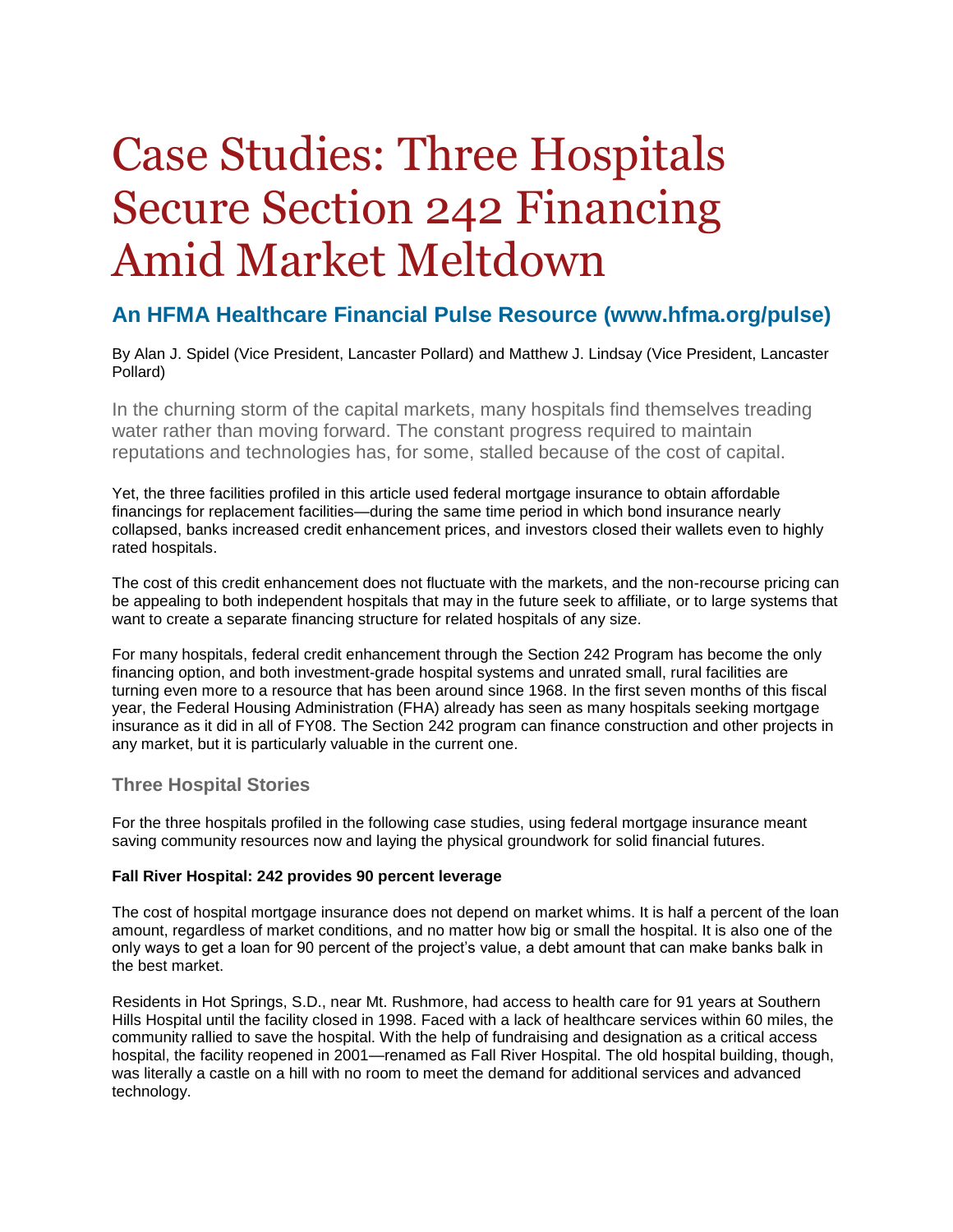Fall River had limited ability to provide equity, and it needed to finance as much of the project as possible. The hospital discussed issuing unenhanced bonds, but pricing was not favorable. A request for a letter of credit to support financing of 90 percent of the project cost received limited interest, despite the hospital's strong financials and a credit profile that would have been received favorably by the private sector in previous months. The market was just starting to tighten, and small hospitals were some of the first to feel the impact.

Fall River's overall financial strength and its ability to provide evidence of community support were key factors in securing Section 242 mortgage insurance. The 242 credit enhancement enabled Fall River to borrow 90 percent of the project's value. A \$500,000 Community Development Block Grant and donated land made up the rest of the equity contribution.

As a result, the hospital was able to fully finance its new facility. The commitment to a new building already has helped the hospital recruit several new physicians and clinical staff.

#### **Gooding Memorial Hospital: 242 enables hospital to break ground early**

Gooding Memorial Hospital's bond issuance hit the markets in the middle of the liquidity crisis, when highly rated variable-rate bonds were put back to remarketing agents and auction-rate bonds failed. The hospital had completed the underwriting process and received its 242 federal mortgage insurance commitment, and all that was left was to sell the bonds to investors. But the Idaho-based Gooding could not comfortably afford the interest rates that were being offered when its project came to market.

Fortunately, Gooding had requested permission from the U.S. Department of Housing and Urban Development (HUD) for an early start, meaning it was allowed to progress on portions of the construction project before the loan was sold. An early start option means the hospital is building without a permanent loan in place, so careful consideration and planning should be involved because the hospital will be exposed to financial risk for the costs during that time. For Gooding, most of the financial risk was mitigated by achieving favorable construction costs. With Idaho's rough winter imminent, the hospital broke ground so as to lose no time while its investment advisors continued to pursue lower interest rates.

Gooding removed its bond offering from the market in late 2008 to avoid a predatory environment in which the few active investors were demanding high interest rates. Funding in that market could have cost an additional \$3 million in interest cost during the first 10 years of the bond issue. Gooding returned to the market in 2009 and was able to secure an interest rate that was affordable within its FHA mortgage insurance underwriting structure.

#### **Carlinville Area Hospital: Getting financing despite the markets**

One of the most important elements to Illinois' Carlinville Area Hospital was updating its facility quickly. Falling admissions were attributed to the older plant, and several physicians were near retirement. But renovating the landlocked hospital in phases would have taken four years, so it sought financing to replace it.

Carlinville went to the market for financing at the same time the fallout from the subprime mortgage crisis froze liquidity in the credit markets. With the future of the markets uncertain, but the future of the hospital clearly dire, Carlinville needed to move forward. Requests for bank letter of credit enhancements went unanswered. Carlinville, however, was multi-tracking its financing with HUD insurance as one alternative. When the last bank option fell through, the hospital's investment advisors were already part way through the HUD process and were able to switch financing tracks without losing momentum.

Carlinville did not require a high-leverage loan because of a generous community donor, so traditional credit enhancement, or even unenhanced bonds, would have been an option for the hospital in calmer markets. HUD's nonrisk-based pricing made it possible for the project to get financing despite the markets so Carlinville could move forward quickly with its new construction. With future feasibility and costefficiency in mind, Carlinville negotiated a five-year lockout, allowing it to refinance if rates are better then,